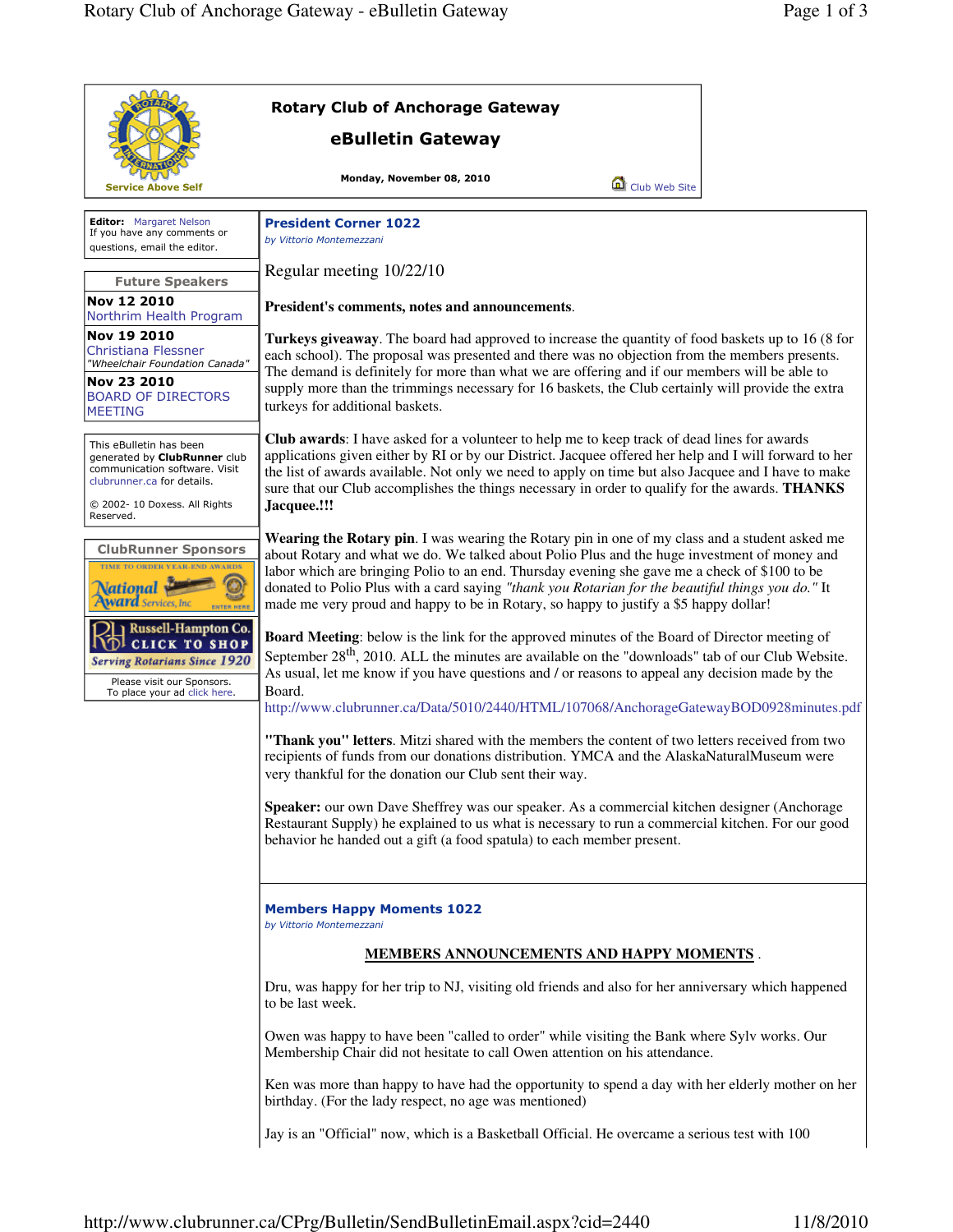| questions of which 80 he managed to give the right answer. Good job Jay Official!                                                                                                               |
|-------------------------------------------------------------------------------------------------------------------------------------------------------------------------------------------------|
| <b>BEST WISHES TO OUR MEMBERS:</b>                                                                                                                                                              |
| <b>Birthday &amp; Anniversary Report</b><br>Date Range: October 23 to October 29<br>Sort By: Member Name   Date                                                                                 |
| <b>Birthdays</b><br><b>Member Name</b><br><b>Birthday</b><br>No member(s) have birthdays within this<br>range.                                                                                  |
| <b>Anniversaries</b><br><b>Member Name</b><br>Anniversary / Spouse Name<br>No member(s) have anniversaries within this<br>range.                                                                |
| <b>Club Anniversaries</b><br>Induction Date / Number of Years (Effective the day of<br><b>Member Name</b><br>induction this year)<br>No member(s) have club anniversaries within<br>this range. |
| <b>Rotary District 5010 corner</b><br>by Vittorio Montemezzani                                                                                                                                  |
| District Conference & Assembly 2011 in Homer, Alaska                                                                                                                                            |
| <b>EARLY BIRD DISCOUNT for Registration by December 31, 2010</b>                                                                                                                                |
| Motivational speakers share information on the latest Rotary programs.                                                                                                                          |
| Have Fun! The perfect time and place to get to know Rotarians from other district clubs and<br>reconnect with old friends!                                                                      |
| Enjoy the location! 'Halibut capital of the world' and 'arts community by the sea' are just two<br>namesakes for homer's unlimited recreation and adventure opportunities.                      |
| Save the Dates: June 16 - 19, 2011<br>Please join us for Summer in Homer!                                                                                                                       |
| Register Online: http://homer.rotary5010conference.org/                                                                                                                                         |
| For more information, contact Tina Day: tina.day@acsalaska.net or                                                                                                                               |
| Michele Miller: homerarts@yahoo.com                                                                                                                                                             |
| <b>Rotary International Corner</b><br>by Vittorio Montemezzani                                                                                                                                  |
| World Polio Day inspires push to end the disease                                                                                                                                                |
| By Dan Nixon<br>Rotary International News -- 25 October 2010                                                                                                                                    |
| <b>R</b> otarians walked, ran, and sold everything from hot                                                                                                                                     |

dogs to flower bulbs to celebrate World Polio Day, 24

http://www.clubrunner.ca/CPrg/Bulletin/SendBulletinEmail.aspx?cid=2440 11/8/2010